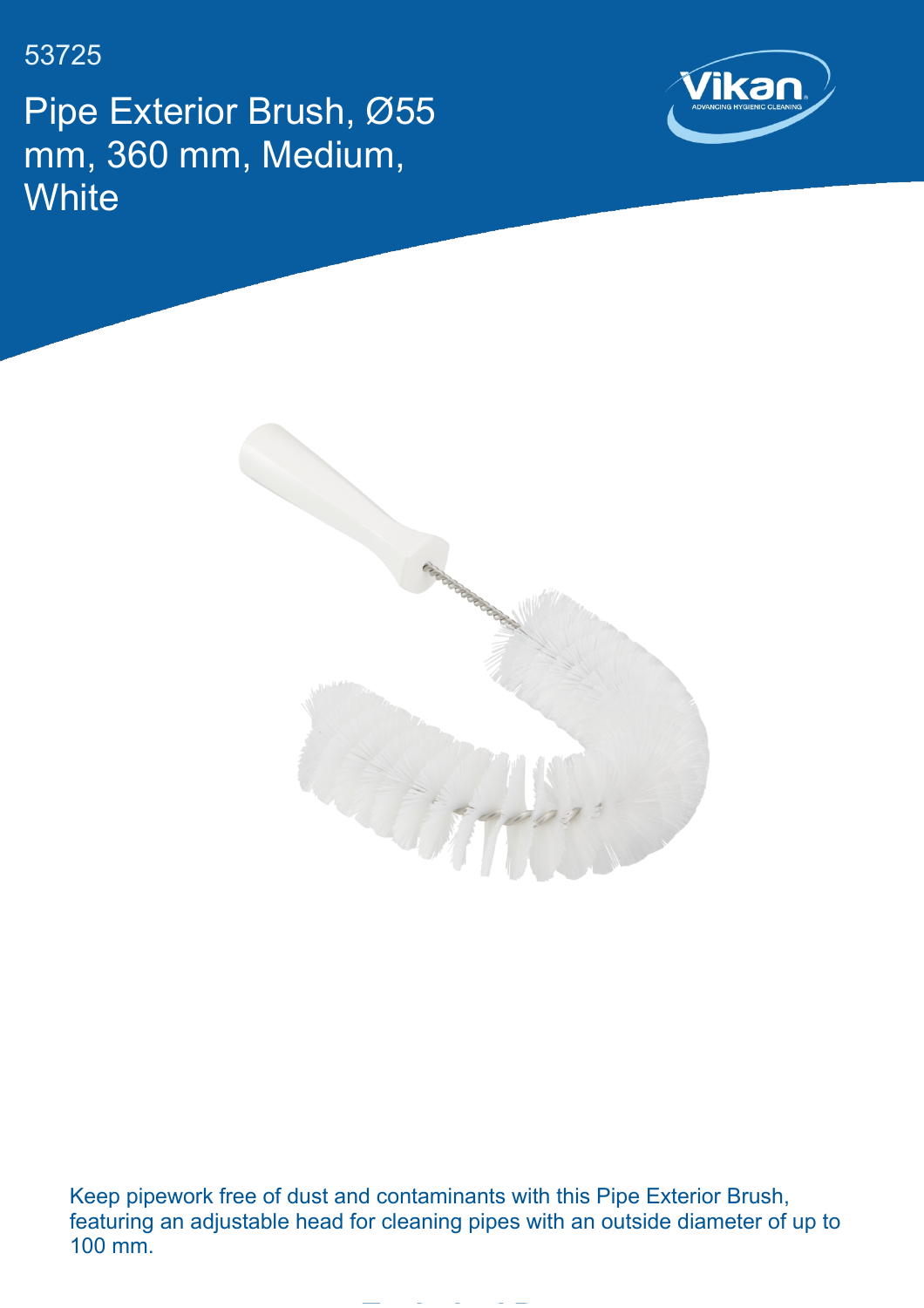## **Technical Data**

| <b>Item Number</b>                                                                        | 53725                                                                     |
|-------------------------------------------------------------------------------------------|---------------------------------------------------------------------------|
| <b>Material</b>                                                                           | <b>Polyester</b><br><b>Stainless Steel (AISI</b><br>304)<br>Polypropylene |
| Complies with (EC) 1935/2004 on food contact materials <sup>1</sup>                       | Yes                                                                       |
| Produced according to EU Regulation 2023/2006/EC of Good<br><b>Manufacturing Practice</b> | Yes                                                                       |
| <b>FDA compliant raw material (CFR 21)</b>                                                | Yes                                                                       |
| Complies with UK 2019 No. 704 on food contact materials                                   | Yes                                                                       |
| Meets the REACH Regulation (EC) No. 1907/2006                                             | Yes                                                                       |
| Use of phthalates and bisphenol A                                                         | <b>No</b>                                                                 |
| <b>Is Halal and Kosher compliant</b>                                                      | Yes                                                                       |
| <b>Box Quantity</b>                                                                       | 10 Pcs.                                                                   |
| Quantity per Pallet (80 x 120 x 200 cm)                                                   | <b>320 Pcs</b>                                                            |
| <b>Quantity Per Layer (Pallet)</b>                                                        | 40 Pcs.                                                                   |
| <b>Box Length</b>                                                                         | 545 mm                                                                    |
| <b>Box Width</b>                                                                          | 270 mm                                                                    |
| <b>Box Height</b>                                                                         | 220 mm                                                                    |
| <b>Product Diameter</b>                                                                   | 55 mm                                                                     |
| Length                                                                                    | 360 mm                                                                    |
| <b>Width</b>                                                                              | 200 mm                                                                    |
| <b>Height</b>                                                                             | 55 mm                                                                     |
| <b>Net Weight</b>                                                                         | $0.16$ kg                                                                 |
| <b>Weight bag (Recycling Symbol "4" Low Density Polyethylene</b><br>(LDPE)                | $0.01$ kg                                                                 |
| <b>Weight cardboard</b>                                                                   | $0.0262$ kg                                                               |
| <b>Tare total</b>                                                                         | 0.0362 kg                                                                 |
| <b>Gross Weight</b>                                                                       | $0.2$ kg                                                                  |
| <b>Cubik metre</b>                                                                        | 0.00396 M3                                                                |
| <b>Recommended sterilisation temperature (Autoclave)</b>                                  | 121 °C                                                                    |
| <b>Max. cleaning temperature (Dishwasher)</b>                                             | 93 °C                                                                     |
| Max usage temperature (food contact)                                                      | 80 °C                                                                     |
| Max usage temperature (non food contact)                                                  | 80 °C                                                                     |
| Min. usage temperature <sup>3</sup>                                                       | $-20 °C$                                                                  |
| <b>Max. drying temperature</b>                                                            | 100 °C                                                                    |
| Min. pH-value in usage concentration                                                      | 2 pH                                                                      |
| <b>Max. pH-value in Usage Concentration</b>                                               | $10.5$ pH                                                                 |
| <b>Gtin-13 Number</b>                                                                     | 5705022003491                                                             |